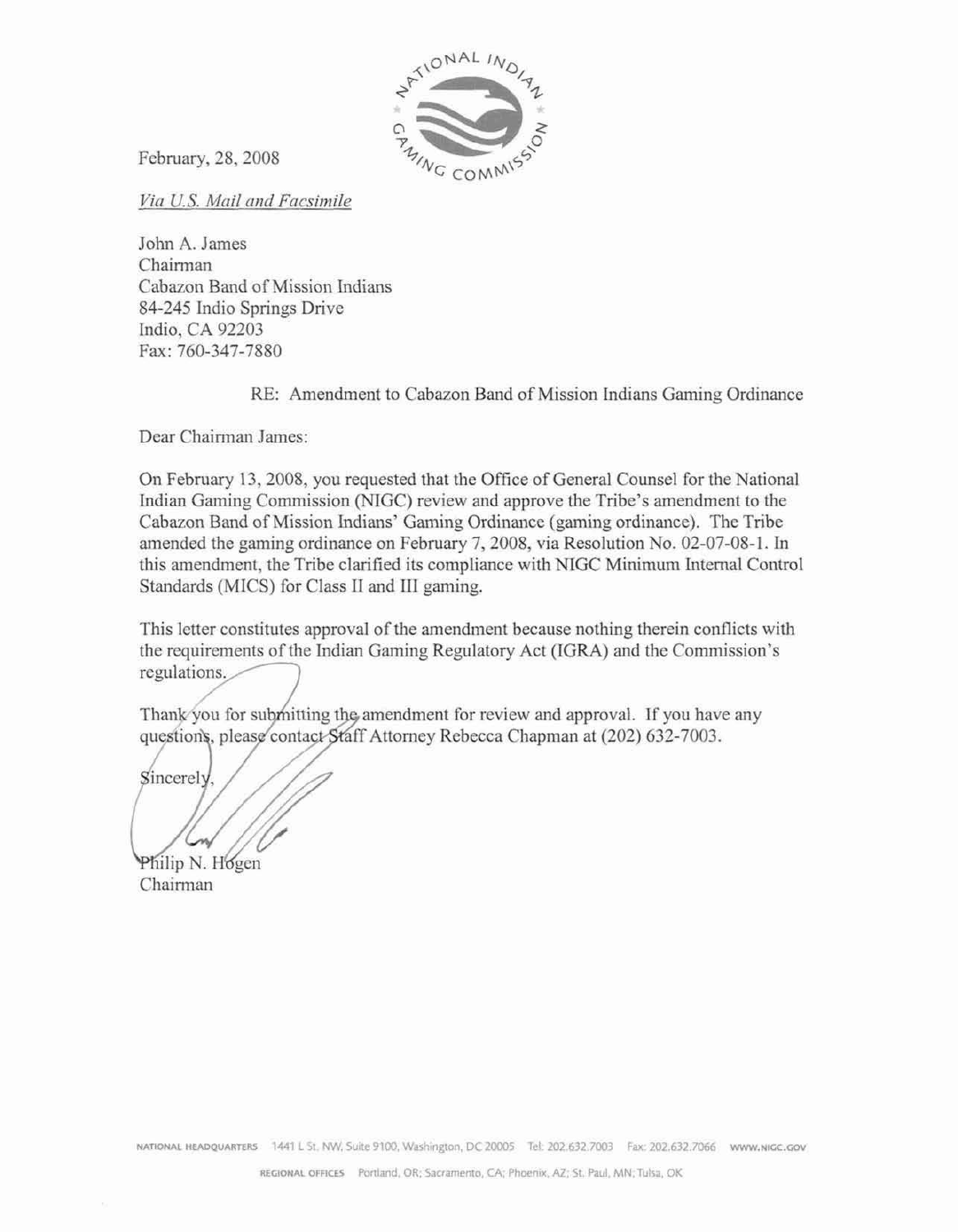# *CkBAZON* **BAND OF MISSION INDIANS 84-245 Indio Springs Parkway Indio, CA 92203**

### **RESOLUTION NO. 02-07-08-1**

### ?? **p,, Re: Amendment of Trlbal Gaming Ordinance**

- WHEREAS, the Cabazon Band of Mission Indians (the "Tribe") is a federally recognized Indian Tribe; and
- WHEREAS, **the** Cabazon General Council, by resolution dated June **5, 1985,** has **delegated** to **the Cabazon Business Committee** (the **"Business Committeey') the authority to approve contrakts and** other forms **of** agreement **on** behalf of **the** Tribe; **and**
- **WHEREAS, the** Cabazon General **Council, by resolution** dated **July** 20, **1988,** has delegated to the Cabazon Business Committee the authority to enact codes, ordinances, and resolutions **on** behalf of the Tribe; and
- WHEREAS, the Business Committee is fully aware of its options relative to role, functions, authorities and responsibilities; and
- **WHEREAS, on January** 27, **1994,** the **Business** Committee adopted its "Indian Gaming Regulatory **Compliance** Ordinance" (the "Gaming **Ordinance"),** which was approved by **the** Chairman. of the National Indian Gaming Commission **on**  March **14, 1994;** and
- **WHEREAS, the Gaming** Ordinance **has** been incorporated **into the Code** of **the Cabazon**  Band of **Mission Indians (1996** ed.) (the **"Tribal** Code") **as** Title **5, Chapter 4, Sections 5-401 though 5-409; and**
- WHEREAS, the Business Committee, in consultation with the Cabazon Tribal Gaming Commission, has **now** determined that it is in the best interest of the Tribe to amend the Gaming **Ordinance.**

NOW THEREFORE BE **IT RESOLVED** by **the** Cabazon **Business** Committee that the attached amendment **to the** Gaming Ordinance **is** hereby **approved** and codified **as** a new Section **5-409** to **the** Tribal Code; **and** 

FEB 21 2008

Hand delivered<br>Feb. 13, 2008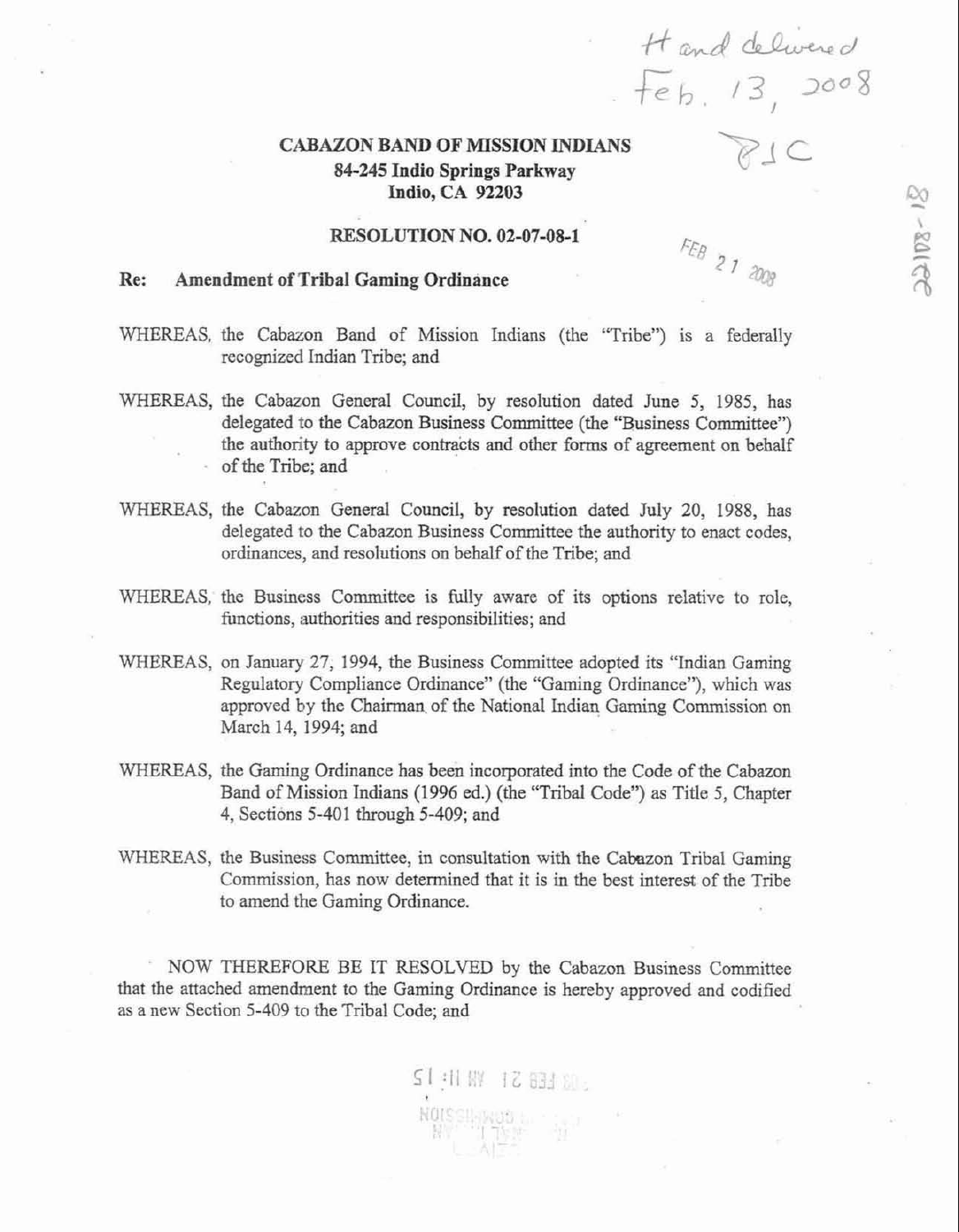BE IT **FURTHER** RESOLVED that the existing Section **5-409** of the Tribal Code, entitled "Repeal," shall **be** renumbered as Section **5-4** 10 **of** the TribaI Code; and

BE IT FINALLY RESOLVED that the Business Committee shall **take appropriate**  action **with** the Tribe's **legal** counsel **to** have the amendment to the Gaming Ordinance **approved** by the Chairman **of** the National lndian Gaming Commission.

## **CERTIFICATION**

This **is to certify** that the above **resolution was adopted** by the Cabazon Business Committee by a vote of  $\&$  for,  $\&$  against and  $\&$  abstaining at a duly called

meeting on February 7, 2008, a quorum being present.

 $782$ 

April Rosales Palmer, Liaison to the April Rosales Palmer, Liaison to the Sheena Trujillo, Member at I<br>General Council.

Douglas Welmas, 1<sup>st</sup> Vice Chairperson

David Roosevelt, 2<sup>nd</sup> Vice Chairperson **Angela** Roosevelt, Secretary/Treasurer

*t* 

U:\ATTORNEYS\GMF\CABAZON\Resolution-Amendment of TGO.doc